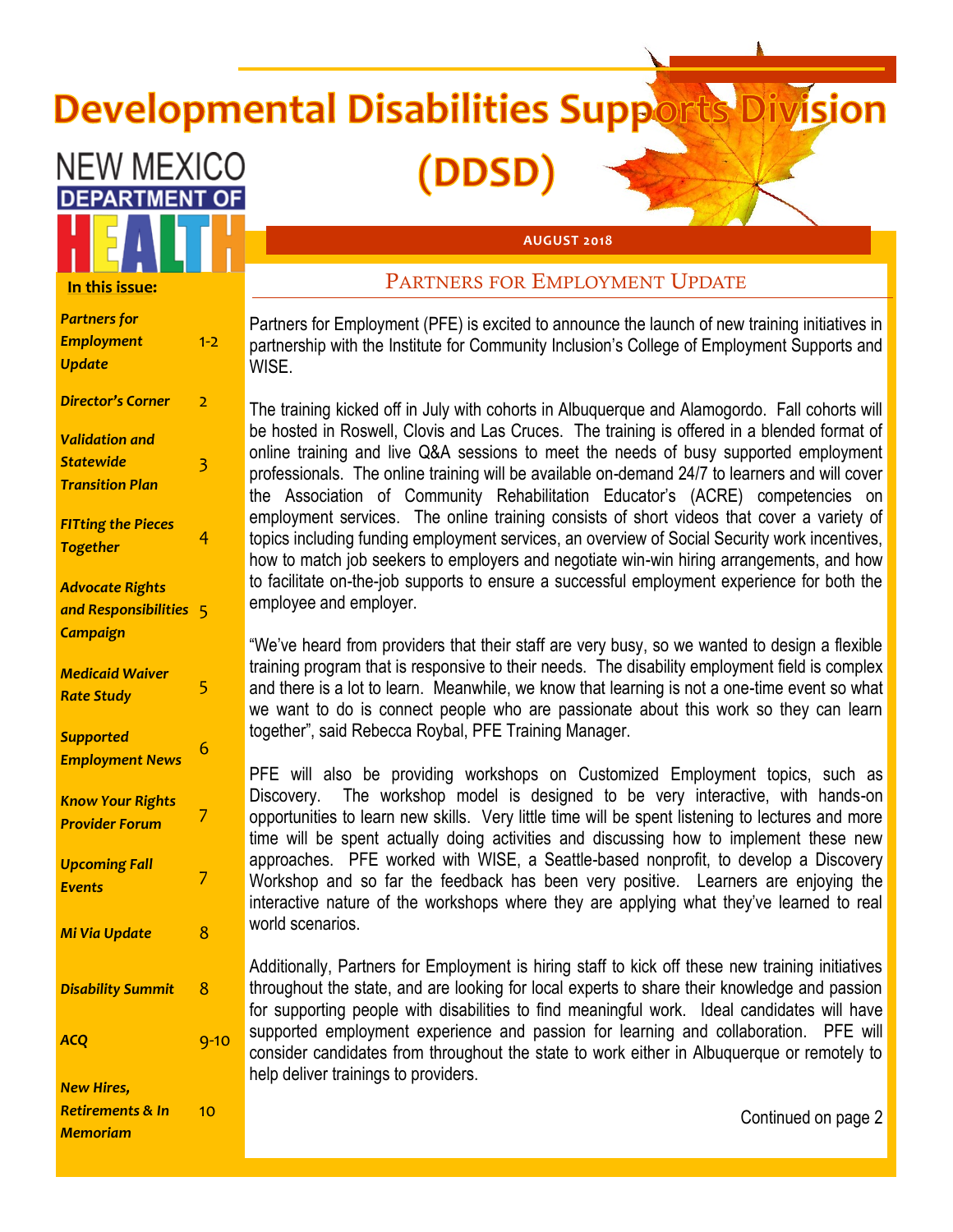Page 2

# PARTNERS FOR EMPLOYMENT UPDATE (CONT.)

To learn more about the open positions, you can visit the job postings at Education Specialist ID: req2558 -[https://](https://unm.csod.com/ats/careersite/JobDetails.aspx?id=2558) unm.csod.com/ats/careersite/JobDetails.aspx?id=2558\_and Education & Outreach Manager ID: req5403 - [https://](https://unm.csod.com/ats/careersite/JobDetails.aspx?id=5403) [unm.csod.com/ats/careersite/JobDetails.aspx?id=5403.](https://unm.csod.com/ats/careersite/JobDetails.aspx?id=5403) UNM offers a generous benefits package including tuition remission.

For questions, more information on training, or if you are interested in hosting a training at your agency, visit the PFE Website at <http://www.cdd.unm.edu/pfe/index.html> or contact Rebecca Roybal at [raroybal1@salud.unm.edu](mailto:raroybal1@salud.unm.edu) or 505-925-0898.

Contributor: Casey Stone-Romero, DDSD Statewide Supported Employment Lead

# DIRECTOR'S CORNER

It has been a busy time since the last newsletter. The Legislative Finance Committee (LFC) evaluation of the DD and Mi Via waivers was presented to the Legislative Finance Committee on July 20. DOH Deputy Secretary Gabrielle Sanchez-Sandoval and DDSD Deputy Director Kathy Kunkel represented the Division in responding to the LFC presentation. Deputy Secretary Sanchez-Sandoval and I presented an update on DDSD to the Legislative Health and Human Services Committee on August 8.

The DDSD Administrative Services Bureau worked to close out FY 18 and get FY 19 opened. All our FY 19 contracts were processed and submitted within the DOH Administrative Services Division timelines. We are 2 months in to FY 19 and things seem to be going well. We still need to be aware that all contractors should submit invoices every month, regardless of whether they have provided services or not.

We survived the transfer from NEOGOV to SHARE. There are still concerns regarding the process of advertising and filling positions. Joe Anaya and Loretta Lopez-Branch, our HR folks, have completed the required training to enable them to assist us in managing our HR processes to the extent that the SHARE system allows.

Thanks to everyone who participated in the DOH Week of Health last week. I hope you enjoyed the activities you participated in.

Just for information purposes, the Attorney General's Office is sponsoring an all-day Disability Summit on October 4 at the Albuquerque Convention Center. Please stay tuned for more information on this important event. [See page 8]

There were 80 new allocations to the DD Waiver effective July 1. The DD Waiver Rate Study is kicking off on



September 25. [See page 5] This will be an important project for the Division.

Thank you all for the work that you do daily to support our New Mexican citizens. I am amazed everyday at the dedication and passion of our team.

Contributor: Jim Copeland, DDSD Division Director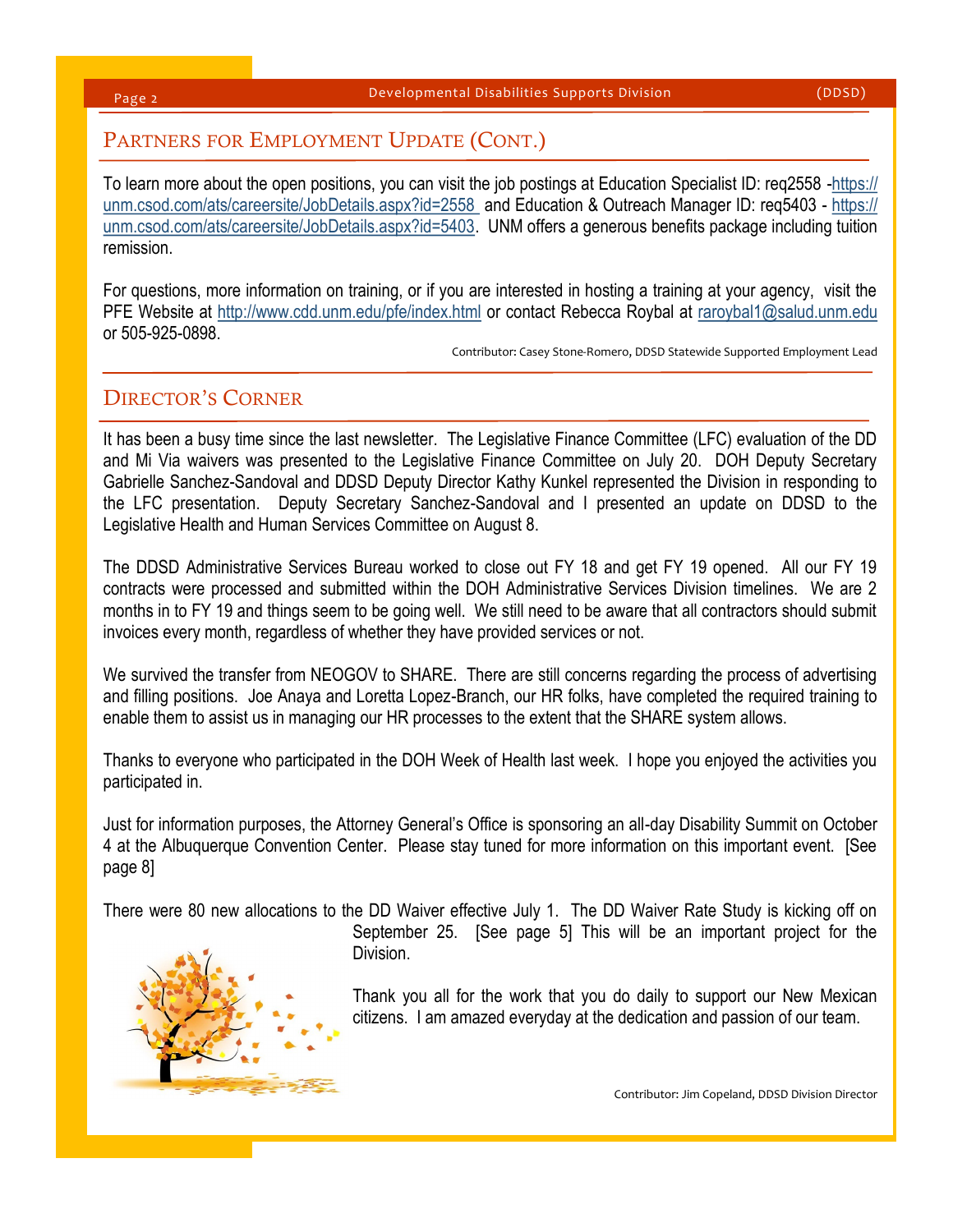# VALIDATION AND STATEWIDE TRANSITION PLAN

As required by the Centers for Medicare and Medicaid Services (CMS) Final Settings Rule, NM completed provider and participant validation surveys between July and November 2017. The validation surveys were conducted by the University of New Mexico Center for Development and Disability. The validations collected information taken from a snapshot in time to serve as a baseline for each individual Home and Community-Based Services (HCBS) setting.

All settings validations are assigned to one of four Centers for CMS designated categories based on the information provided by the interviewee. The categories provide information for providers to determine the level of compliance at the time the validations were completed and to determine necessary next steps for each setting.

All states have until March 2022 to fully comply with the Final Rule. The four CMS categories are:

### **Compliant** Compliant with Remediation Presumptively Institutional/Additional Evidence Needed (Heightened Scrutiny) Relocation of Beneficiaries

Provider agencies that participated in the validation surveys received their agency findings on July 13, 2018 via U.S. Postal Service and through email.

On August 17, 2018, the Developmental Disabilities Supports Division (DDSD) suspended the requirement to submit a Corrective Action Plan (CAP) addressing the Provider Validation Findings Reports related to the CMS Final HCBS Settings Rule until further notice.

DDSD received overwhelming feedback from providers that the data on the reports, collected by our contractor, was inaccurate. DDSD will be working with the Human Services Department to strategize next steps for completing our validation activities and submitting a revised Statewide Transition Plan to CMS for final approval.

In the meantime, all providers have copies of the survey questions that were asked and can access the CMS Exploratory Questions, which are what the survey questions were based on. CMS Exploratory Questions outline criteria to demonstrate compliance with the CMS Final Setting Rule, which can be found on the DDSD website. This is what each setting (residential or non-residential) must comply with by 2022.

Contributor: Jennifer Rodriguez, DDSD Community Programs Bureau Chief

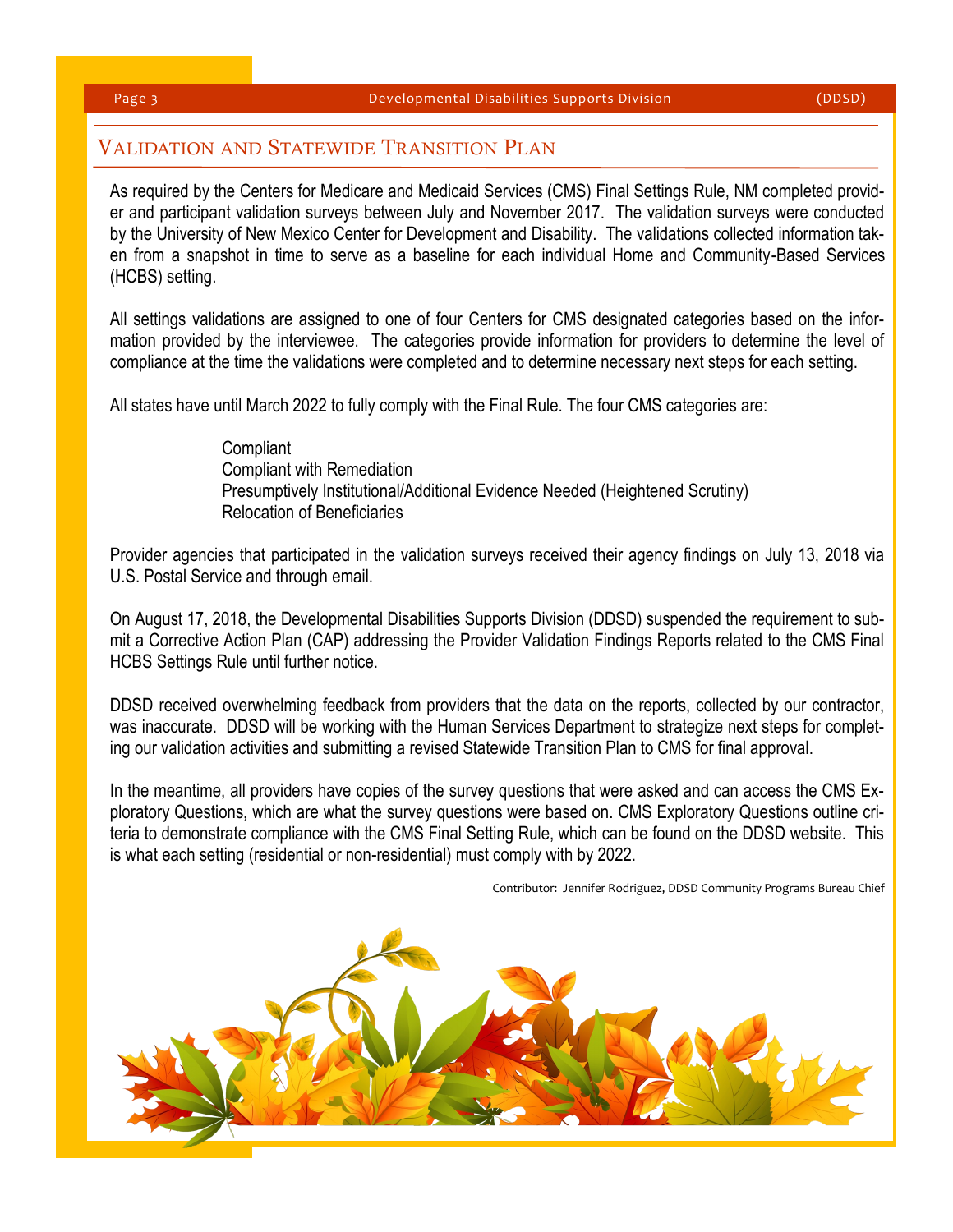# FITING THE PIECES TOGETHER

The Family Infant Toddler (FIT) Program currently has 33 providers statewide that provide comprehensive early intervention services to our families and children that have a developmental delay or disability or who are at risk for having a delay or disability. The FIT program continues to grow. We served 15,734 children last year which is a 6.9% growth over the year before and our average growth has been over 6% for the last three years. This growth in early intervention for children served by Individuals with Disabilities Education Act (IDEA) Part C



services is a national trend.

Budget requests have been submitted to implement the rate increases recommended in the FIT Rate Study that was completed in December 2017, as well as to address the program's growth.

The FIT Program completed a quality initiative in December 2017 with Race To the Top – Early Learning Challenge (RTT-ELC) grant funding called FIT FOCUS, which is a Tiered Quality Rating & Improvement System approach to supporting the implementation of evidence-based practices. One outcome of the RTT-ELC grant is that we are now working on a professional development implementation plan to support our providers to learn evidence-based quality practices through practiced passed coaching and use of video. Specifically, these practices include caregiver coaching, Family Guided Routines Based Intervention (FGRBI) strategies and specific strategies for providing high quality early intervention home visits and IFSPs (Individualized Family Service Plans).

The FIT program is monitored by OSEP, the Office of Special Education Programs, and we were pleased to receive a "Meets Requirements" status for our last Annual Performance Report. This is the highest rating that a State can receive.



The FIT Program is working closely with our partners at the Public Education Department (PED) and Children Youth & Families Department (CYFD) to build a governance structure for Early Learning New Mexico [\(www.earlylearningnm.org\)](http://www.earlylearningnm.org) that builds on the cross-agency work under RTT-ELC, including FOCUS, ECIDS (Early Childhood Integrated Data System), Workforce Development; Communications, etc. We are looking at the upcoming Preschool Development Grant (Birth – 5) as a possible funding opportunity to continue to build a cohesive early learning system for our youngest children and their families in New Mexico.

For questions regarding the FIT Program, please contact [jeanne.durivage@state.nm.us](mailto:jeanne.durivage@state.nm.us) or visit [www.fitprogram.org.](http://www.fitprogram.org)

Contributor: Jeanne DuRivage, DDSD FIT Program Manager



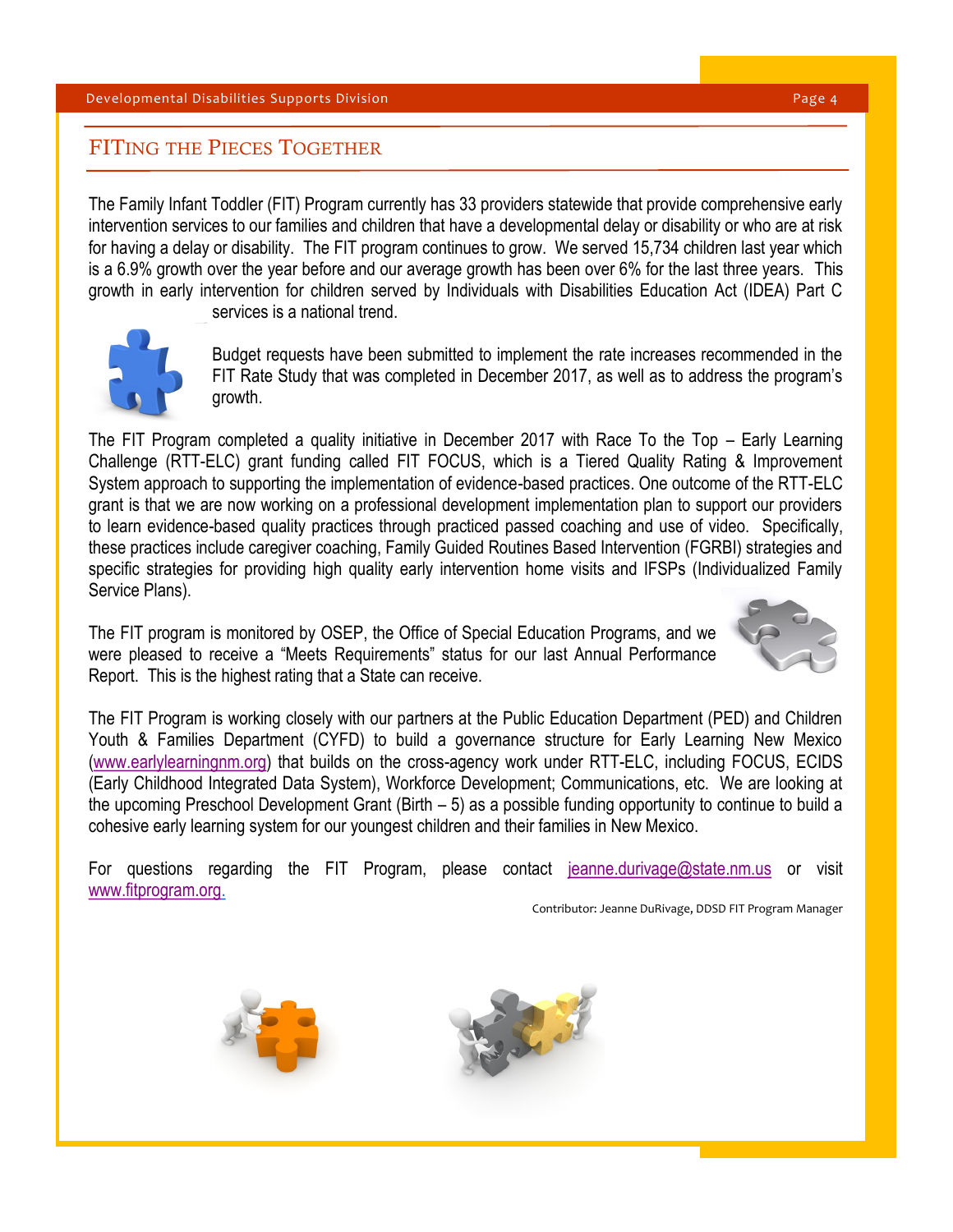1

# ADVOCATE RIGHTS AND RESPONSIBILITIES CAMPAIGN

The Developmental Disabilities Planning Council (DDPC) is very excited to announce the new Advocate Rights and Responsibilities campaign! Building on the very successful Know Your Rights campaign, we are now including advocate responsibilities in addition to rights as advocates continue to grow in empowerment and strength.

DDPC is partnering with DDSD, NM Allies for Advocacy, providers and other advocacy organizations in hosting Town Halls around the state beginning on Sept. 20<sup>th</sup> in Alamogordo. We will once again use a Town Hall format with presentations and panels focusing on the rights and responsibilities of people with disabilities as defined in federal regulations including the Centers for Medicare and Medicaid Services (CMS) Final Rule, the DD Waiver, etc. The Town Halls will include an interactive presentation about the CMS Final Rule and stories of advocacy and success from DD Waiver participants as well as discussion and conversation with the audience.

Mari Gonzales, an advocate who receives services through the DD Waiver states, "I love having choices because it makes me feel independent". Shana Heath, another strong advocate on the DD Waiver describes the importance of having choices this way, "It means I have my own independence. I can do things on my own. I can take Sun Van. I have the support of others if I need it, but I can mostly do it on my own". Stories like these point to the importance of choice in everyone's lives and leads us to the importance of being aware of the responsibilities that come with those choices.

We are looking for locations and partners across New Mexico to conduct these presentations and would love to collaborate with you. If you would like to join us in this important campaign or would like more information, please contact Wendy Corry at [wendy@corryconsulting.com](mailto:wendy@corryconsulting.com) or 505-238-0047.

Contributor: Wendy Corry, DDPC Contractor and NM Allies for Advocacy

# MEDICAID WAIVER RATE STUDY

As many of you know, DDSD issued an RFP to conduct a rate study to develop a methodology to determine rate payments for the traditional Developmental Disabilities (DD), Mi Via and Medically Fragile (MF) Waivers. Based on recommendations from the evaluation committee, which included two representatives from the provider community, two from DDSD, and one from HSD, the vendor agency that was awarded the Rate Study contract is Public Consulting Group (PCG).

A kick-off meeting is scheduled for providers and interested parties on September 25<sup>th</sup> from 1:00-4:00 (location to be determined). The DDSD website [\(nmhealth.org/about/ddsd/\)](https://nmhealth.org/about/ddsd/) will provide up-to-date information throughout the rate study process to keep everyone informed of meetings, trainings, webinars, and other important information. DDSD looks forward to working collaboratively with providers to provide the best information to achieve the best results.



Contributor: Jennifer Rodriguez, DDSD Community Programs Bureau Chief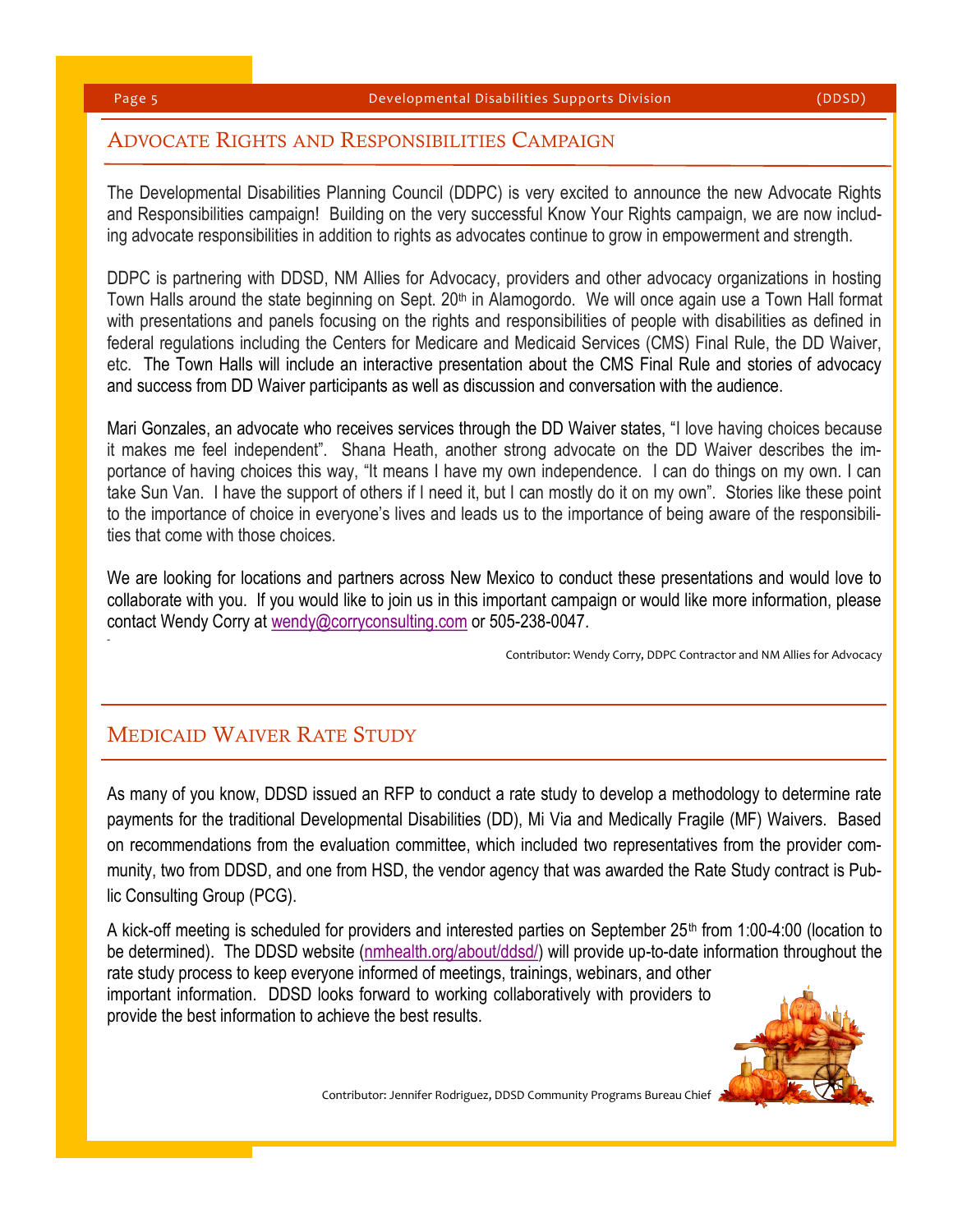#### Developmental Disabilities Supports Division **Page 6** and Page 6 and Page 6 and Page 6 and Page 6 and Page 6 and Page 6 and Page 6 and Page 6 and Page 6 and Page 6 and Page 6 and Page 7 and Page 7 and Page 7 and Page 7 and

## SUPPORTED EMPLOYMENT NEWS

Congratulations to New Mexico's Newest CESP™s!

APSE, the Association of People Supporting Employment First created the first national certification program for employment support professionals called the Certified Employment Support Professional™ or CESP™ certification. The CESP™ program is the first in the nation to create national guidelines to validate and support the training currently provided in the field.



Unlike training programs that provide a certificate of completion, the CESP™ certification sets a standard of knowledge and distinguishes employment support professionals who have shown they have the skill and competence to perform the requirements of the job. The CESP™ exam seeks to define the benchmarks for knowledge and competency in the field in the following areas: 1) Application of Core Values and Principles to Practice & Legislation and Funding; 2) Individualized Assessment and Employment/Career Planning; 3) Community Research and Job Development; 4) Workplace and Related Supports; and 5) Ongoing Supports.

Partners for Employment (PFE), a collaboration between the UNM/CDD, DDSD and the Division of Vocational Rehabilitation (DVR) brought the examination to New Mexico for a second time and offered scholarships for the cost of the test. The most recent testing opportunity was held on June 13, 2018. The following eleven professionals passed the exam:

Shantih Bisland-Naggan, UNM/CDD, Family Specialist Jennifer Gelhardt, Best Buddies, Deputy Director Marcy Hintz, UNM/CDD, School to Work Training Project Consultant Christopher Love, Mandy's Farm, Job Developer Jamie "Alex" Luce, Mandy's Farm, Program Director Pamela Madden-Krall, SL Start/NM Works, State Director Daniel McKinney, LifeRoots, Job Developer Katherine Meeha, Mandy's Farm, Job Developer Melissa Reid-Ciferri, Parents Reaching Out, Family Liaison Alec Reinhardt, Life Roots, Employment Team Support Casey Stone-Romero, DDSD, Statewide Supported Employment Lead

Congratulations to these leaders in Supported Employment! New Mexico now has 35 CESPs™ statewide. For more information about the ASPE CESP™ certification, please visit [www.apse.org.](http://www.apse.org) PFE plans to schedule another opportunity to take the exam in New Mexico this fiscal year. Details will be forthcoming. If you are interested in taking the exam, please contact Casey Stone-Romero at [Casey.Stone-Romero@state.nm.us.](mailto:Casey.Stone-Romero@state.nm.us)

Contributor: Casey Stone-Romero, DDSD Statewide Supported Employment Lead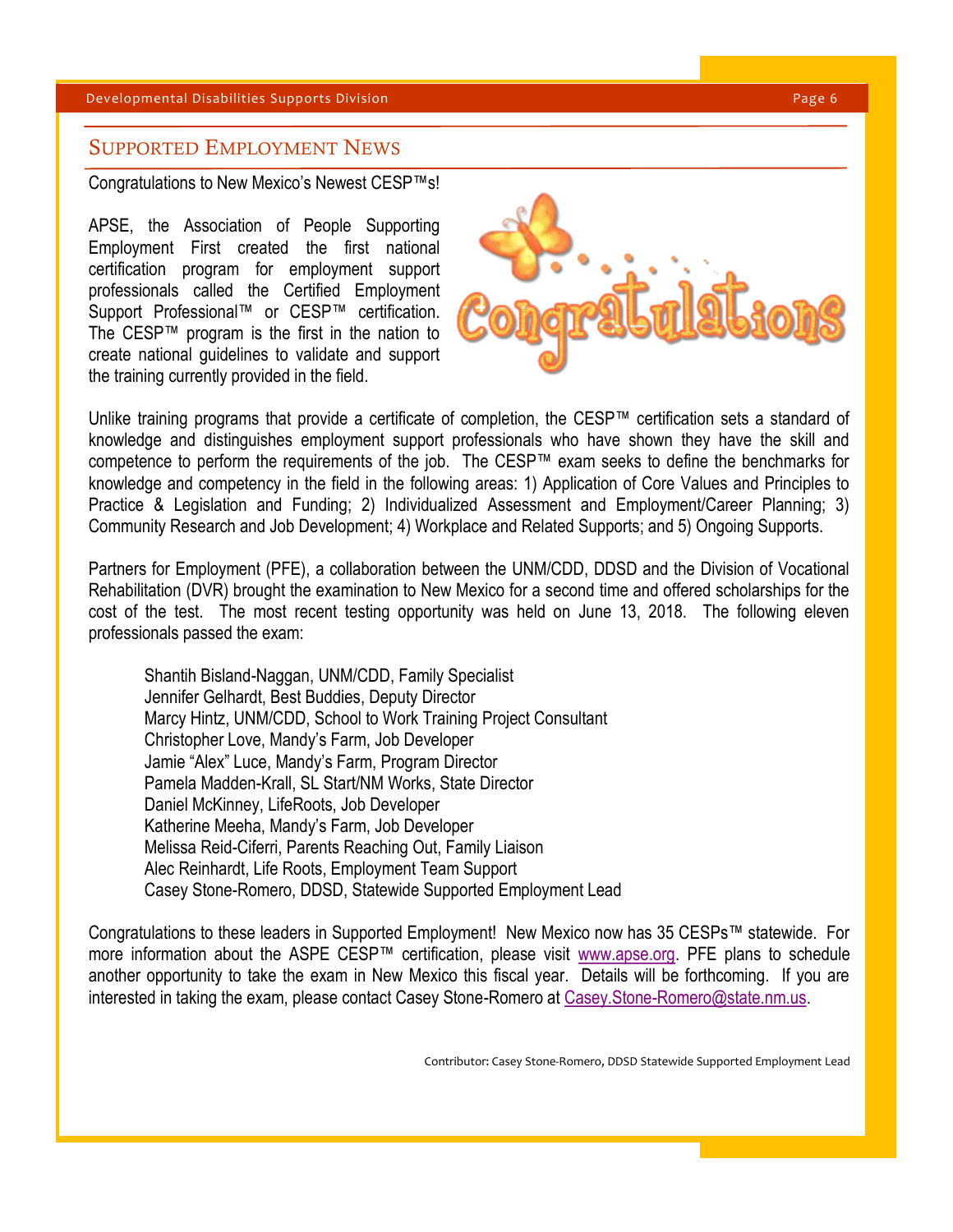# KNOW YOUR RIGHTS PROVIDER FORUM

The Know Your Rights (KYR) Provider Forum is a digital statewide monthly meeting that occurs every 3rd Tuesday via Skype web-conferencing. The forum was created by providers and DDSD, all expressing their desire for collaboration and continued conversation around the Centers for Medicare and Medicaid Services (CMS) Final Rule, Home and Community-Based Services Settings Requirements. The forum creates a space for conversations and discussion with providers around the state that supports the sharing of important communication, follows agency efforts in finding new and innovative ways to provide supports and services and overcome common issues and addresses challenges in providing supports throughout New Mexico. Agencies can discuss and share their efforts in finding new ways to support connections to their local communities, learn how other agencies have been successful, and challenges they are facing, as well as provide ideas and suggestions on how to overcome current challenges. For example, in rural communities, access to transportation for people in supports is a common challenge that must be addressed.

This forum supports the efforts of *all* agencies across the state to provide the best person centered supports possible and to further enhance the delivery of supports and services in the spirt of the CMS Final Rule and DDSD's Know Your Rights Campaign. Currently, there are at least 17 provider agencies who regularly participate in this statewide discussion.

All providers are invited to join this conversation of collaboration and support. If you are interested or would like further information, please contact any of the core founders of the KYR Provider Led Forum: Edward Santiago, DDSD, at (575) 528 -5190 or [Edward.Santiago@state.nm.us;](mailto:Edward.Santiago@state.nm.us) Frank Villegas, GRU, at (575) 526-2935 or [fvillegas@mygru.org;](mailto:fvillegas@mygru.org;T) Tracy Perry, DTS, at (575) 446-9078 or [Tracy@directtherapyservices.com;](mailto:Tracy@directtherapyservices.com) Manda Olivas, DTS, at (575) 523-7243 or [Manda@directtherapyservices.com;](mailto:Manda@directtherapyservices.com) Megan Myers and Angela Ortega, Life Roots, at (505) 255-5501 or [Smeganm@liferootsnm.org](mailto:Smeganm@liferootsnm.org) or [angelao@liferootsnm.org;](mailto:angelao@liferootsnm.org) Cheryl Rogge, Dungarvin – Farmington at [crogge@dungarvin.com;](mailto:crogge@dungarvin.com) or Glen Carlberg, Collins Lake Ranch, at (575) 613-6010 or [Glen.Carlberg.cl@gmail.com.](mailto:Glen.Carlberg.cl@gmail.com) Community Programs Bureau Chief

# UPCOMING FALL EVENTS

### **NM Autism Society – Sensory Station at the NM State Fair September 6th to the 16th, 10am to 6pm**

Expo NM, New Mexico Autism Society & Holman's Autism Foundation have joined together to present this area for a breather from hustle and bustle from the fair. There will be sensory bottles, sensory bins, headphones, fidgets, comfortable seating, low light and more.

\$7.00 - \$25.00, Located at the Youth Hall on Fairgrounds.

<http://nmautismsociety.org/events/>

**Rio Grande Down Syndrome Network-9 th Annual Buddy Walk Saturday, September 15th, 10am to 1pm** Anderson Abruzzo Balloon Museum Information/Register:<http://www.rgdsn.org/buddy-walk/>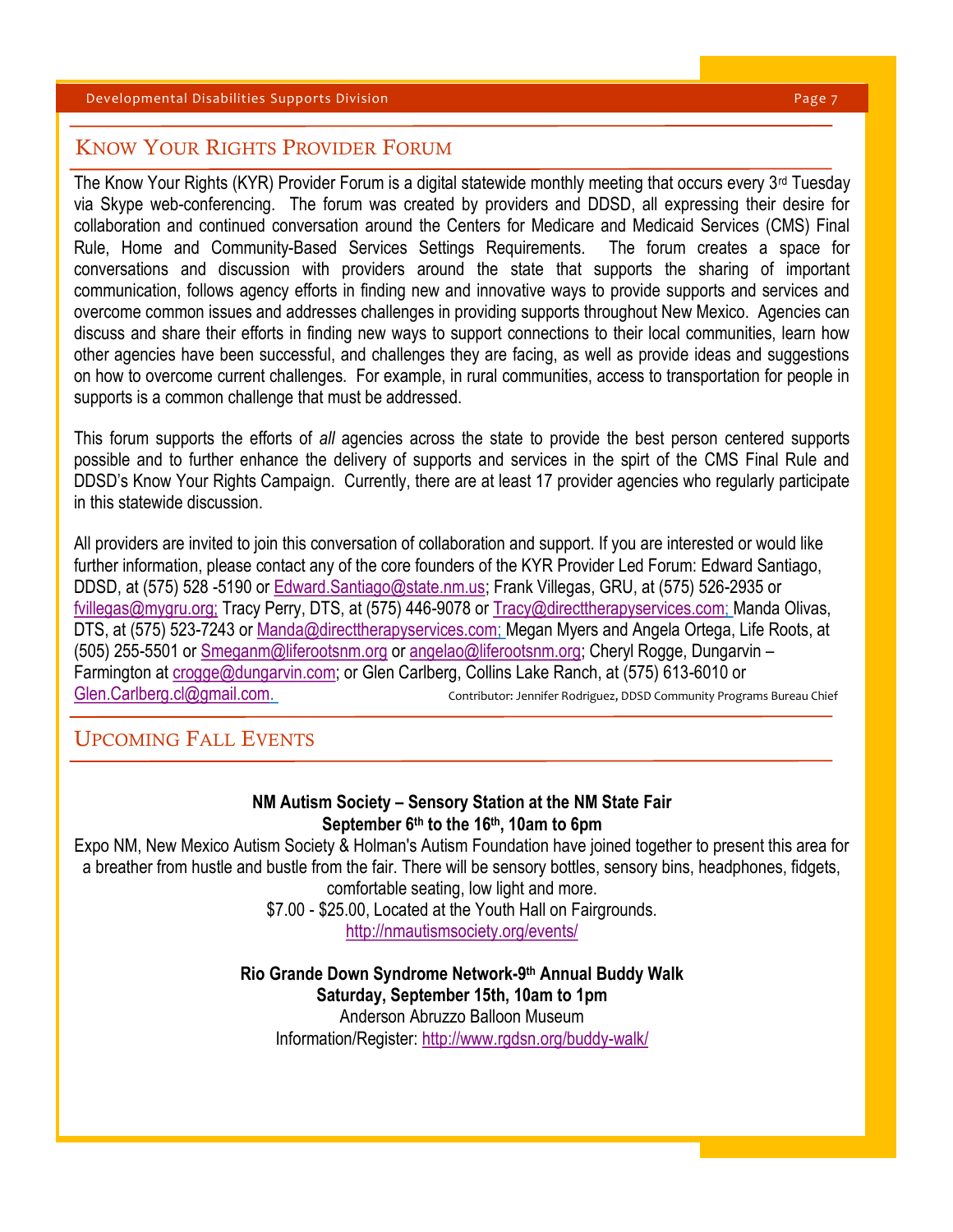#### Developmental Disabilities Supports Division Page 8

# MI VIA UPDATE

### **Welcome to the Mi Via Unit!**

The Community Programs Bureau Mi Via Unit would like to introduce Mi Via Program Coordinators Anysia Fernandez and Elaine Hill, and Mi Via Project Coordinator, Rudy Aguilera. The Mi Via Unit Coordinators bring a wealth of experience and knowledge about self-direction and accessing community resources to the Division. Anysia has worked as the DDSD Northeast Regional Office Mi Via Liaison for more than five years. Elaine was one of the original Mi Via Consultants when the self-directed waiver began in 2006, and Rudy was employed by Blue Cross Blue Shield bringing experience and expertise from the MCO perspective. If anyone has any questions or concerns regarding the Mi Via Waiver, please contact one of the Mi Via Coordinators and they can assist you.

#### **DDSD Regional Office Mi Via Liaisons**

The Regional Office Mi Via Liaisons in the Northwest, Southeast and Southwest regions will continue to process Developmental Disabilities (DD) and Mi Via Waiver Change Forms (WCF) and Consultant Agency Change Forms (CAC). Also, they will continue to review requests for Legally Responsible Individuals (LRI) and Environmental Modification Verifications (EMODs) within their respective regions. The Metro Regional Office Mi Via Liaison will process Waiver Change and Consultant Agency Change Forms for DD only. Anysia will continue to process Waiver Change Forms, Consultant Agency Change Forms and review Mi Via requests for LRI and EMODs for the Northeast region. Elaine will process all new allocations for both DD and Medically Fragile (MF) Waivers. In addition, she will process all MF Waiver Change Forms and Consultant Agency Change Forms and review Mi Via requests for LRIs and EMODs for the Metro region.

Anysia Fernandez, Program Coordinator 575-758-5934 Jason Cornwell, Metro Regional Office 505-841-5500 Elaine Hill, Program Coordinator 505-841-5510 Dennis O'Keefe, NW Regional Office 505-863-9937 Rudy Aguilera, Project Coordinator 505-841-5886 Eugene Vigil, SE Regional Office 575-624-6100 Regina Lewis, Program Manager 505-841-5519 Dave Brunson, SW Regional Office 575-528-5185

#### **Mi Via Unit Night Constructs And America Constructs And America Constructs And America Constructs And America Constructs And America Constructs And America Constructs And America Constructs And America Constructs And Amer**

Contributor: Regina Lewis, DDSD Mi Via Program Manager

# SAVE THE DATE — DISABILITY SUMMIT



**Disability Summit October 4, 2018 9am – 5pm Albuquerque Convention Center 401 2nd Street NW., Albuquerque**

Please join New Mexico Attorney General Hector Balderas for a day of networking, and sharing information for advocates who support the people of the community with disabilities to succeed & soar, conquer & achieve.

Including: A morning session of interagency governmental information, and afternoon breakout sessions including Self-Advocacy, Guardianship, ADA Accommodations and Sexual Assault on individuals with disabilities.

Contributor: Amira Rasheed, NM Attorney General's Office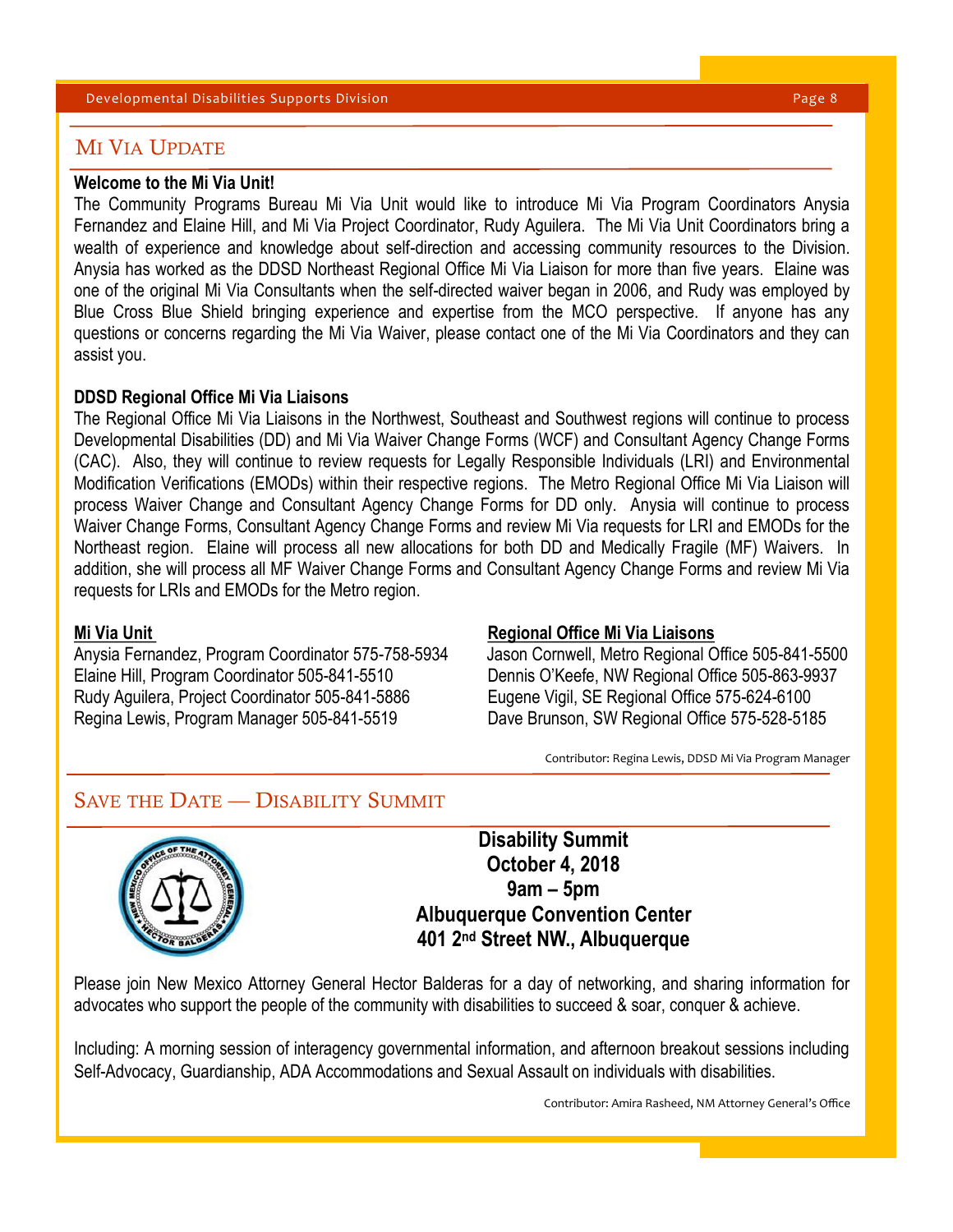# ADVISORY COUNCIL ON QUALITY (ACQ)

**What is it?** The ACQ's mission is to, "advise DOH on the systems guiding the provision of services and supports that assist people with I/DD of all ages and their families to be fully included in NM communities." ACQ members are appointed by the Governor's Office and includes individuals receiving services, providers, advocates, and other partners. The ACQ is advisory and does not have any authority to implement policies, including budgets, but can create and document feedback on the systems of care offered by the State. The ACQ is authorized by the State's DD Act (NM Statute 28-16A-13) which requires the State to convene a statewide adult support and services task force to address, at minimum, quality assurance. The federal Centers for Medicaid and Medicare Services (CMS) also requires states to obtain input on quality improvement strategies from participants families, advocates, and providers.

**Why should you participate in the ACQ?** You want to learn in detail about how the State is providing waiver services. You want to know federal requirements and State budget limits? You want to know what is being offered and what are service providers' best practices? You want to know how the State creates service requirements, holds providers accountable, and communicates accurately and timely to consumers? You want to offer insight from your unique perspective to improve services and accessibility while addressing program limitations, such as budget.

### **Statewide Advisory Committees and Boards**

**Advisory Council on Quality (ACQ):** Meets the 2nd Thursday of every other month (Feb, April, June, Aug, Oct, Dec) from 9:30 – 4:00 at the Centers for Development and Disability at UNM (2300 Menaul NE, room 103, ABQ). Meetings are open to the public.

**Family Infant Toddler Program Interagency Coordinating Council (ICC):** Meets quarterly

**Medically Fragile Family Advisory Board (FAB):** Meets the 2nd Monday of every month at the CDD - Chair is Lori Stewart (UNM MFCMP)

**Medically Fragile Professional Advisory Committee (PAC)**: Meets at least annually at the CDD - Chair is Christina Barden

For additional information about all of the councils and committees that partner with DDSD, see [https://](https://nmhealth.org/about/ddsd/coco/) [nmhealth.org/about/ddsd/coco/.](https://nmhealth.org/about/ddsd/coco/) 

**ACQ Sub-Committees** (Non-ACQ members are welcome to attend sub-committee meetings other than meetings of the Executive Committee.)

**Executive Committee:** Meets approximately two weeks prior to general meetings of the ACQ. Members include Patrick Anaya (ACQ Co-Chair), Lecie McNees (ACQ Co-Chair), Kathleen Holmes Cates (ACQ Executive Committee Member-At-Large), Marc Kolman (DDSD), and Chris Futey (DDSD)

Mi Via Advisory Committee (MVAC): Meets 4<sup>th</sup> Thursday of Jan, April, July, Oct – Co-Chairs are Stevie Bass and Regina Lewis

Continued on page 10